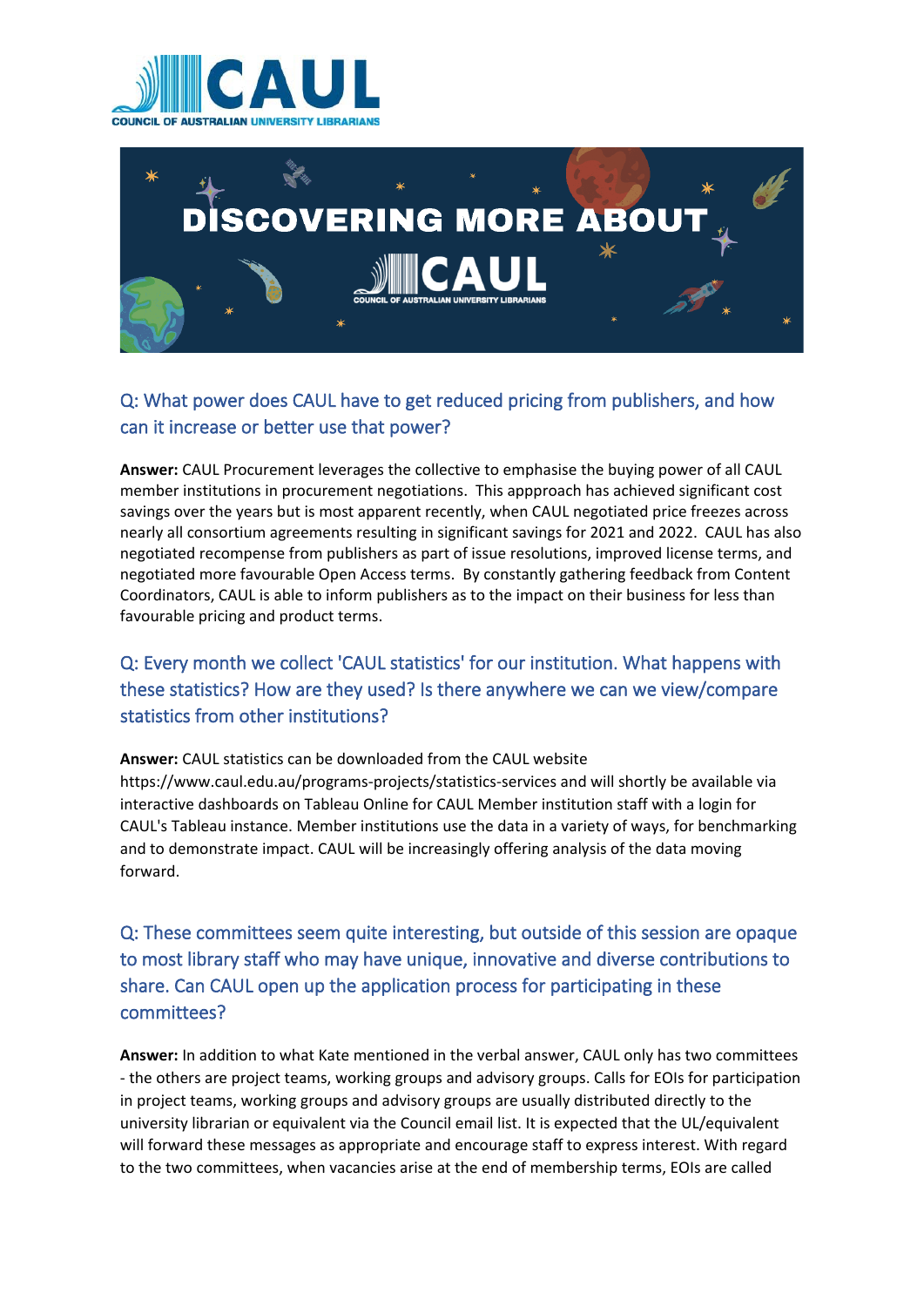

from the relevant representative groups (eg Content Coordinators via their email list) and also via the Council email list. In future, when EOIs are invited beyond the UL/equivalent group, these may also be sent to the Deputy ULs Network email list, as appropriate. We also recommend subscribing to the CAUL Newsletter, where calls for EOIs are often included. [Sign up here.](http://www.vision6.com.au/em/forms/subscribe.php?db=383721&s=114629&a=59452&k=f64973b)

#### Q: How is CAUL funded?

**Answer**: CAUL is funded by annual membership fees paid by each of the 47 Council Members. Further funding comes from the annual consortium levy that is also paid by the 47 Council Members as well as the 14 active external consortium participants. A very small proportion of funds comes from event income which essentially covers costs associated with events.

#### Q: Does CAUL have any future project plans around Bibliometrics/Scientometrics & the PID research infrastructure?

**Answer:** Not at this stage. If this is a priority for your institution, please raise the topic with your University Librarian for discussion at our strategic planning sessions in September.

Q: Given the important financial/strategic implications of research publishing/OA research and the advocacy and outreach required, has CAUL considered moving this area out of a project approach and forming an ongoing Scholarly Communications committee/working group instead?

**Answer**: For many years CAUL previously had an ongoing committee known as the CAUL Research Advisory Committee (CRAC) that focused on this and then moved that into the ongoing strategic program "Advancing Open Scholarship" with a number of associated projects underway at different times to address emerging needs. CAUL also works very closely with Open Access Australasia in OA advocacy as well as directly with various stakeholders including government departments, funding agencies and the academies. We have to date found this programmatic approach to be highly successful as it allows a balance of strategic engagement and practical work, and plan to continue working in this way.

### Q: How strong are connections between CAUL and ALIA on some of the broader strategic project groups and CoP?

**Answer:** CAUL has an office located in ALIA House in Canberra and has a very close working relationship with ALIA, with representatives on various panels including reaccreditation, library design awards and contributes to research projects conducted by ALIA such as the recent "Greening the Library" initiative. We meet regularly with ALIA on a range of issues and both associations keep each other looped in on key initiatives. Many CAUL Board Members, Council and National Office staff are also active members of ALIA.